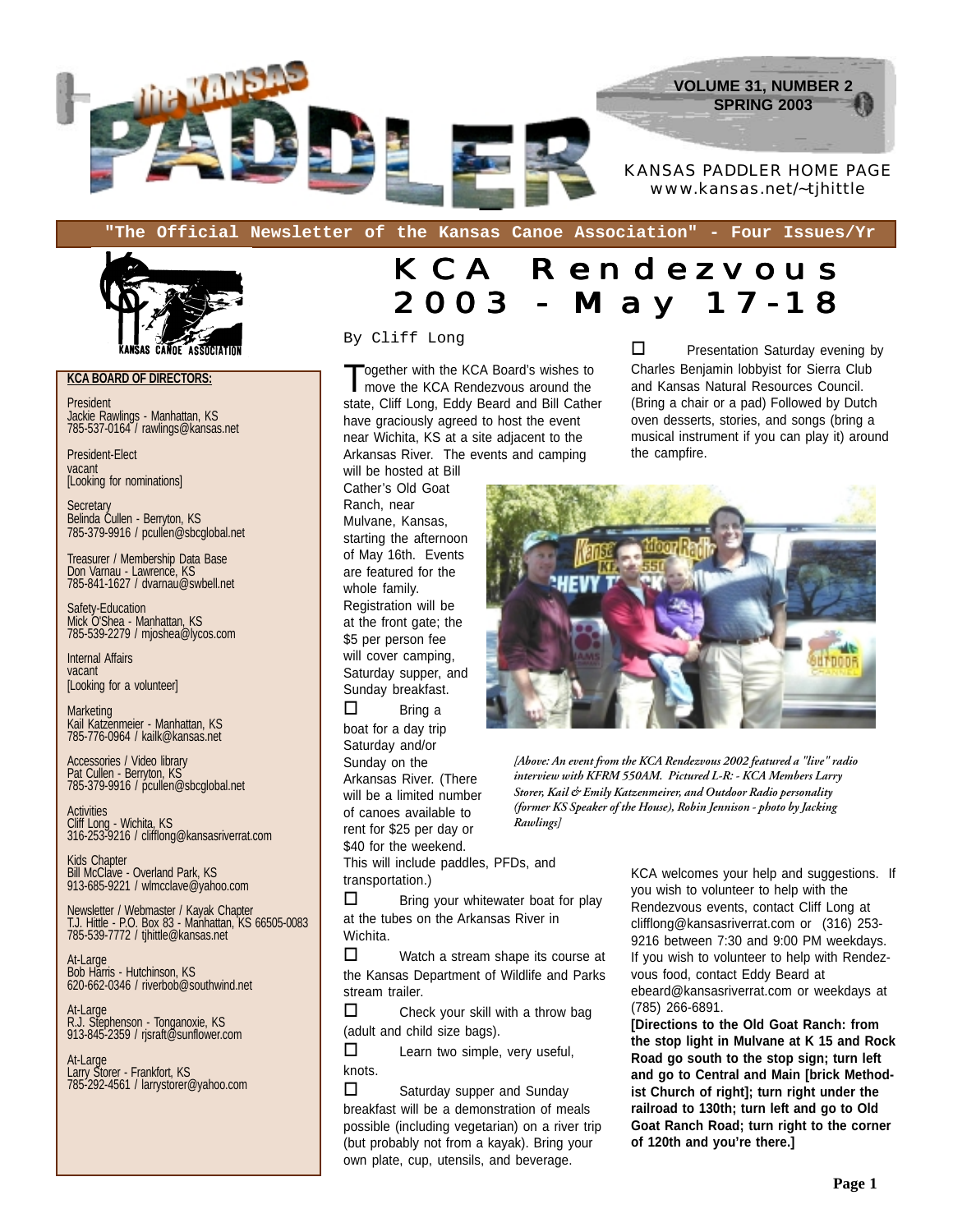### Rio Chama, NM - After School Fun  $\vert$  *Rogue River*, OR

By Cliff Long



My last day of work for the 2001- 02 school year was May 31st and I had a permit to launch on the Rio Chama in New Mexico June 5th. The Rio Chama is reputed to be a beautiful overnight

canyon trip

(Class II) with some Class III to play on during our third day on the river (with empty boats) according to my plan. I say reputed because in 15 years of trying to paddle this little section of river I hadn't managed to get it done yet. My unlucky streak got continued on May 30th when I received a call informing me that the trip was cancelled because the Santa Fe National Forest was closed due to fire hazard.

Some quick map consultation and river gauge checking changed the river to Horsethief and Ruby Canyons on the Colorado River (Loma, Colorado to Westwater Ranger Station, Utah). Notification of this change caused part of the Rio Chama group to drop out but I picked up some area paddlers by email and phone. For Horsethief and Ruby Canyons (June 5-6) the group consisted of Cliff Long and Eddy Beard on a cataraft and Loren Sheets and Candaise Young in a canoe. The water was low but enough for a relaxing trip watching wildlife and the canyon shapes.

The day after taking off (June 7th) at Westwater we, Cliff Long (IK), Loren Sheets and Candaise Young (OC-2), and Charlie Wood (K-1) and Russell (Charlie's friend), put in at the Cisco access to paddle to Dewey as a day trip. Eddy Beard played shuttle driver for us. It was an interesting paddle but hard work due to the upstream wind.

On the 8th, Charlie Wood (K-1), Loren Sheets , Candaise Young (OC-2), and Cliff Long (IK) launched from Hittle Bottom [Editor's note: Yes this is some of my relation, albeit way up the tree. He was a US mailman in Utah] to do the Colorado River Daily out of Moab. The wind seemed to have doubled by the time we got a mile down river so we took off at the next put in which gave us about half of our proposed distance for the day. We figured we were a full day's tired in only a half day.

It was a fun series of trips with old friends and new friend, Russell (Charlie's friend).

## **Rolling Down the River - 2003**

By TJ Hittle & KVHA email

Remember the Rolling Down the River Festival (RDTR)? It was only five years ago, in 1997. The Kaw Valley Heritage Alliance (KVHA) organized and sponsored the month long event. It revolved around the efforts by a number of groups, including the Kansas Canoe Association (KCA). Funded by EPA and the Water Plan fund, it was a series of educational and celebratory programs that "rolled" downstream from one end of the Kaw Valley to the other. Over twenty towns and cities sponsored events that were attended by thousands. The purpose of RDTR was to bring public attention to the Kansas River valley and highlight the rich history, natural resources, culture and arts, agriculture, and recreational attributes of the Kaw Valley.

 Well its back on again for 2003. KVHA has received coordinator funding for a second festival and they need your participation to make this one even more successful than the first. Local community planners are

crucial to the effort and we will provide you with information and suggestions on how to organize local events. The Festival will begin (roughly) in mid-September and finish in mid-October with events in towns along the Kansas River Valley.

 KVHA is seeking local community volunteer planners to participate in the festival planning. If you, your company, or your organization is interested in participation, please email deb@kvha.org or call Deb Baker at (785) 840-0700. If you cannot participate in this year's event planning, please help us in identifying potential volunteers in your community or organization. We will look forward to seeing you at the Rolling Down the River Festival 2003!



*- adventur - adventuradventure by per e by pere by permit*

By Cliff Long

Almeda Park, Galice, Oregon was the launch point, June 19th, for our (Loren Sheets, OC-1; Jim Weaver, IK; Shellie Miller, K-1; Sara Traub, K-1, and Cliff Long, cataraft) Rogue River trip this summer. This river section is unique, to my knowledge, in that it has a class III riffle. Grave Creek Riffle is the first class III whitewater on this trip.

The first rapid on this trip to really get your attention is Rainie Falls (class V) with a drop of approximately 12 feet. Nearly everyone scouts this rapid from the left to catch a good look at the awesome power of the falls. I have never seen anyone run the class V falls. The next less dangerous route is to pick your way through rocks in the middle of the river, make a left turn and drop into the river just below the falls. This class IV route is known as the Center Chute and is often run by rafts, especially commercial rafts. The third choice is a class III route called the Fish Ladder that is on the far right and seems quite narrow. We elected to run the fish ladder and I demonstrated that I could do two 180-degree turns negotiating the channel. Unfortunately, I had not planned to go down in any way other than straight ahead.

Our first camp on the river was at Wildcat Campsite. This was a beautiful camp on a beautiful river. Our second campsite was at the lower end of the bar at Horseshoe Bend. If I had to pick one campsite to stay the rest of my life this would be it. Besides being a good campsite there is a good play area that can be easily reached. While playing here Jim checked Sara's rescue skills and reshaped his paddle handle. [Ed. Note: An unexplained insde joke.] Camp three was at the upper Mule Creek Campsite. From camp we visited Rogue River Ranch to see what life in the area was like in the days of gold and ranching.

Just after leaving Mule Creek one enters Mule Creek Canyon (class IV) most of which I run the raft through sideways because it is too narrow to use the oars. (They make the raft 22' wide versus its 18' length.) Even this ploy lets me jingle the end D-rings against the canyon walls part of the time. Loren decided to check our safety boat system and his swimming ability by dumping the canoe on the entry wave. Shellie managed to get Loren and canoe pushed into a semi-eddy that I managed to stop in and we eventually got him remounted.

Less than three miles below the entering

*(CONTINUED ON PAGE 14)*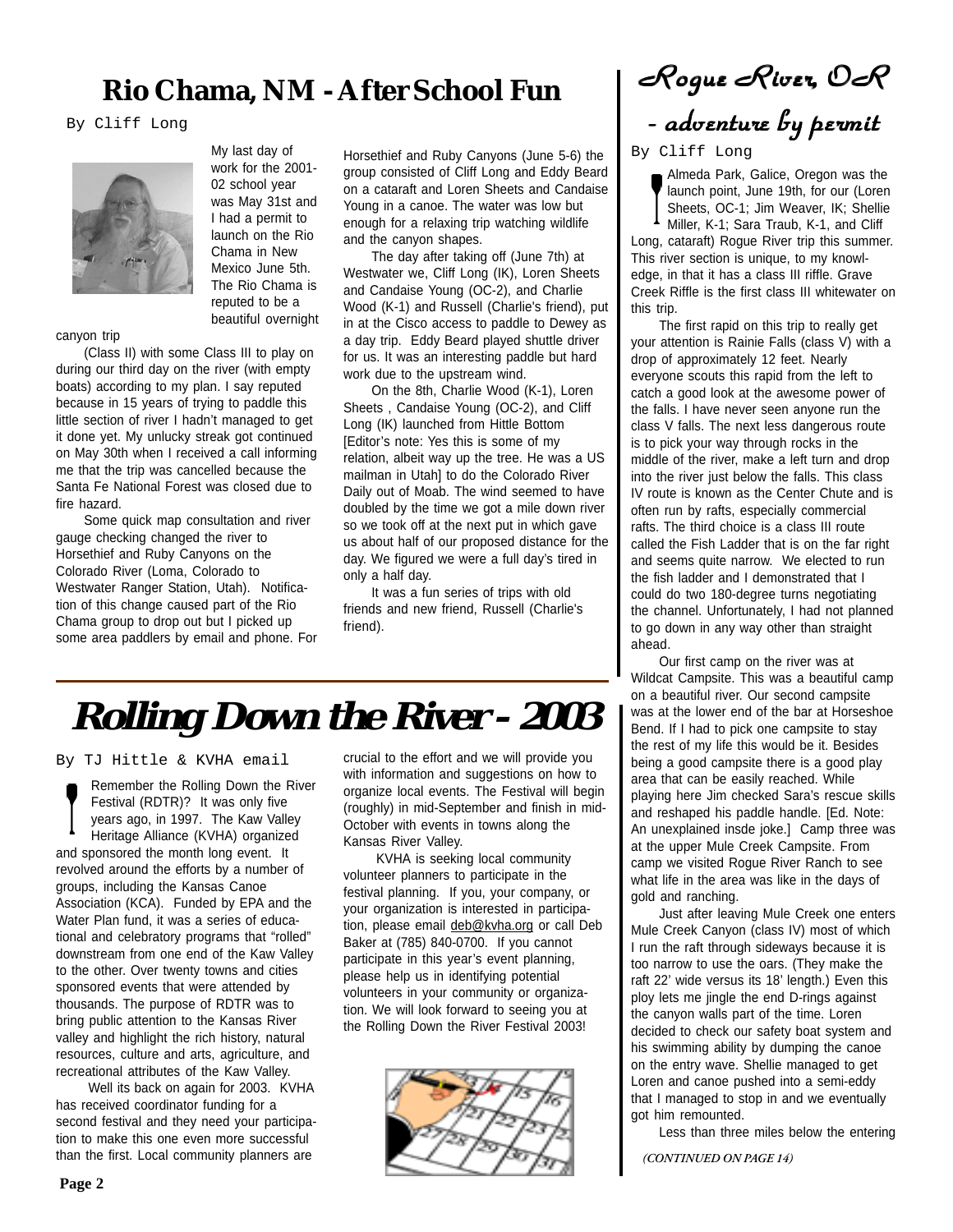

### **Activities Calendar**

**"KCA Members - we need your trips & events"**



The KANSAS PADDLER Home Page contains the FULL trip and activities schedule. Some events dates & times may have changed or 1 7 1 7 *may not be listed in the KCA Newsletter, so check it out at: www.kansas.net/~tjhittle/*

12345678901234567890123456789012123456789012345678901234567890121234567 **April 6th – Kansas River** – from Kaw Valley ramp (Manhattan, Hwy 24) to St. George, Kaw River, 12 miles (Class I). Contact Mick O'Shea at (785) 539-2279 or mjoshea@lycos.com for more information.

**April 19th & 20th – (optional) Dayfloats in the Flint Hills** (Class I-II) - river/creek to be determined. Contact T.J. Hittle at (785) 539-7772 or email: tjhittle@kansas.net

**April 26-27 - KCA Novice Whitewater** trip (Class III) Meet at the Alma KOA, in Alma, AR Friday evening. We plan to run Frog Bayou on Sat., water permitting and Lee Creek or the Mulberry River on Sunday. Contact Jim Johnson at (316) 264-0430 or email: rickerby@prodigy.net. If water levels are too low we will change the meeting place and river so check with Jim before you leave.

**May 3rd-4th - Ocoee River, TN** (Class III-IV). Contact T.J. Hittle at (785) 539-7772 or email:: tjhittle@kansas.net

**May 10th - Dayfloat in the Flint Hills** (Class I-II)- river/creek to be determined. Contact T.J. Hittle at (785) 539-7772 or email:: tjhittle@kansas.net May 17-18th - 4<sup>th</sup> Annual KCA Rendezvous 2003 - Events for the Entire Family - Camping at Bill Cather's Old Goat Ranch, near Mulvane, Kansas, starting the afternoon of May 16th. (Directions to the Old Goat Ranch from the stop light in Mulvane at K-15 and Rock Road go south to the stop sign; turn left and go to Central and Main [brick Methodist Church of right]; turn right under the railroad to 130th; turn left and go to Old Goat Ranch Road; turn right to the corner of 120th and you're there.) Registration will be at the front gate; the \$5 per person fee will cover camping, Saturday supper, and Sunday breakfast. If you wish to volunteer to help (with anything but food) contact Cliff Long at clifflong@kansasriverrat.com or (316) 253-9216 between 730 and 900 PM weekdays. To volunteer to help with food contact Eddy Beard at ebeard@kansasriverrat.com or weekdays at (785) 266-6891.

**June 3-13, Labyrinth and Stillwater Canyons of the Green River, UT** – (Class I), 122 miles. This section of the Green River is a mixture of canyons and desert that looks much as it did when explored by Major John Wesley Powell. Along the way are a number of Anasazi ruins, petroglyphs, and abandoned sites. The shuttle service, a jet boat ride (by Tagalong Adventures) is \$120 per person. For details and links to the trip, contact Cliff Long at clifflong@kansriverrat.com or 316-253-9216 (evenings and weekends) for more details (including required deposit) and to sign up.

**June 7th & 8th - PADDLE SKILLS WEEKEND in Manhattan, KS**. Canoe classes for the novice and for the more advanced paddler. See the SPRING PADDLER ISSUE for more details. Contact Mick O'Shea mjoshea@lycos.com or (785) 539-2279

**June – Sat. 6/14 & Sun 6/15 - "Kids Kayaking Chapter Full Moon Quick Strike Series"** - Camping on the Kaw - To join us, call or email program leaders Bill McClave (913-685-9221, wlmcclav@yahoo.com), Dave Smith (912-681-1260, dsmith8879@aol.com, or Bill Cutler (785-379-9756, spudspa@aol.com). Adult participation & PFD's are required.

**June 21st – TOURING KAYAK SELF-RESCUE CLASS- Manhattan, KS** - Basic strokes associated with these types of kayaks, as well as the paddle float rescue, and assisted rescue. For details and enrollment, contact Larry Storer at larrystorer@yahoo.com or 785-292-4561.

**June 21-22 - Kansas River (Class I)** - An overnight trip on the Kaw (probably Perry to Lawrence). This will be a slow paced trip as I plan to row my mini-cat. People should plan to relax, drift and enjoy the river. For details, contact R.J. Stephenson at rjsraft@sunflower.com or (913) 845-2359). **June 21st - Republican River, near Milford Lake 5-6 mile Class I** - Saturday afternoon. If there is a lot of interest during any certain month and the weather forecast is GOOD we could go on down to the Kansas River and end the trip at Manhattan. Call Erlene Slingsby (785) 632-2389 or email: erldorothfrmks@yahoo.com

June 23-27, Red and Swallow Canyons of the Green River, UT (Class I-II). Starts at Flaming Gorge Dam and winds up in Browns Hole (Park), Class II. I haven't floated this section yet so come explore it with me. The trip will be between 16 and 46 miles in length depending on water level and boat ramp access. For details and links to the trip, contact Cliff Long at clifflong@kansasriverrat.com or at 316-253-9216 (evenings and weekends) for details and to get on the list for this trip.

**July 2-11, Wild and Scenic Missouri River, MT (Class I-II),** approximately 167 miles. Come travel a portion of the route of the Lewis and Clark Corps of Discovery. There are white cliffs, hoodoos, volcanic dikes, and trees on the brink that whisper and moan in the wind. Come make believe that you are an explorer. For details and links to the trip, contact Cliff Long at clifflong@kansasriverrat.com or 316-253-9216 for details and to sign up for this trip. **July 19th - Republican River, near Milford Lake 5-6 mile Class I** - Saturday afternoon. If there is a lot of interest during any certain month and the weather forecast is GOOD we could go on down to the Kansas River and end the trip at Manhattan. Call Erlene Slingsby (785) 632-2389 or email: erldorothfrmks@yahoo.com

**July — Sat. 7/13 & Sun. 7/14 - "Kids Kayaking Chapter Full Moon Quick Strike Series"** - Camping on the Kaw - To join us, call or email program leaders Bill McClave (913-685-9221, wlmcclav@yahoo.com), Dave Smith (912-681-1260, dsmith8879@aol.com, or Bill Cutler (785-379-9756, spudspa@aol.com). Adult participation & PFD's are required.

**July 22-August 5, Salmon River (Class III-IV), 80-209 miles.** This trip can be broken down into three sections so that paddlers can do as much or as little as they have time and desire for. The first section is the Main Salmon which will be run July 22-26, Corn Creek to Vinegar Creek, 79 miles. The next section is the area above and below Riggins, Idaho and will be run July 27-31 from Vinegar Creek to Hammer Creek, 58 miles. The last section is from Hammer Creek to Heller Bar on the Snake River which will be run August 1-5, 72 miles. A deposit will be required. For details and links to the trip, contact Cliff Long at clifflong@kansasriverrat.com or at 316-253-9216 (evenings and weekends) for details and to get on the list for this trip.

**August 7-9 or August 7- 12, Grand Ronde River & Snake River, ID Class II-IV).** The longer trip depends on interesting enough people to paddle from Minam on the Wallowa River to the Grande Ronde River to Heller Bar on the Snake River (Class II-IV), 92 miles. For details and links to the trip, contact Cliff Long at clifflong@kansasriverrat.com or at 316-253-9216 (evenings and weekends) for details and to get on the list for this trip.

**August – Sat. 8/16 & Sun 8/17 - "Kids Kayaking Chapter Full Moon Quick Strike Series"** - Camping on the Kaw - To join us, call or email program leaders Bill McClave (913-685-9221, wlmcclav@yahoo.com), Dave Smith (912-681-1260, dsmith8879@aol.com, or Bill Cutler (785-379-9756, spudspa@aol.com). Adult participation & PFD's are required.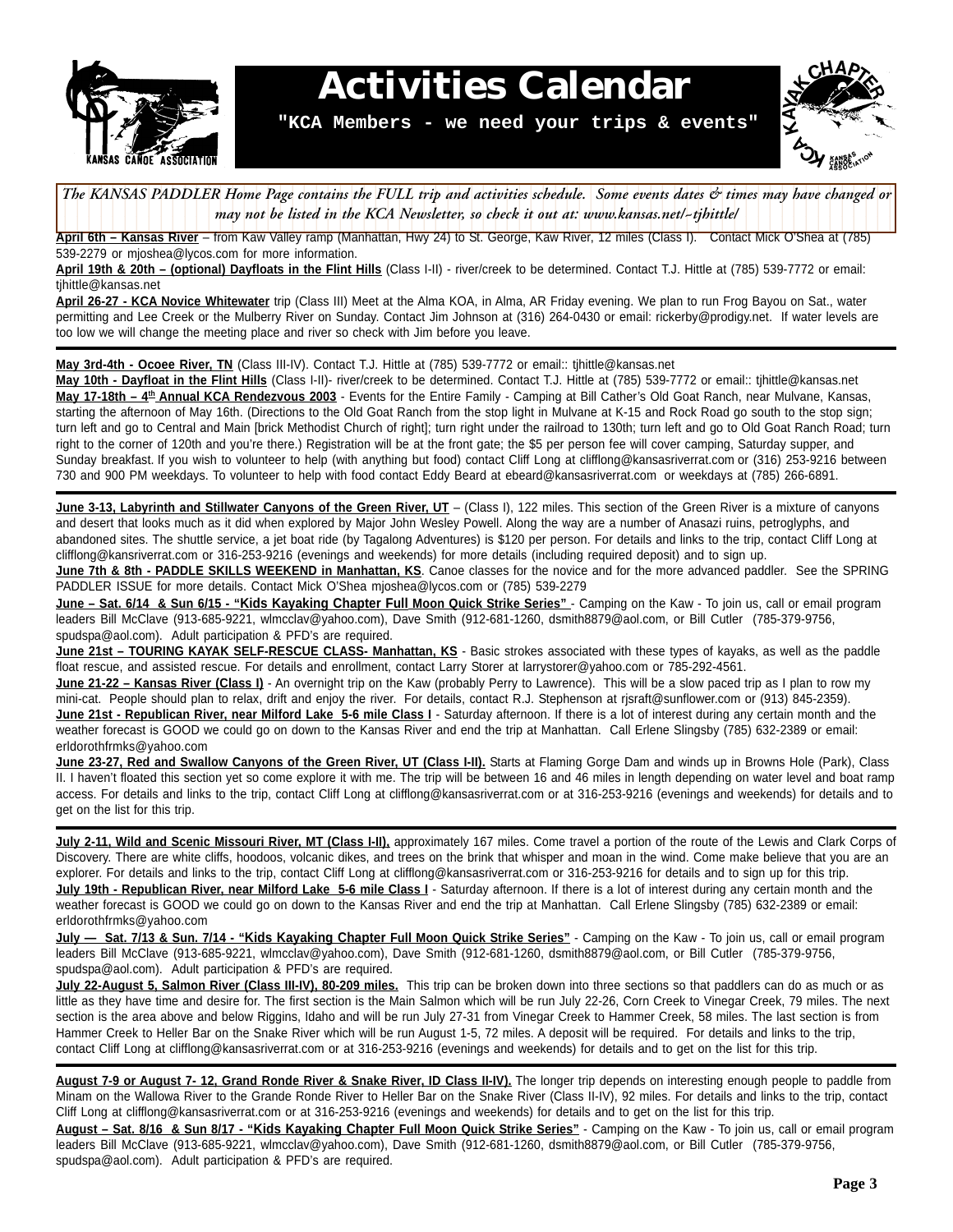### **President's Column**

By Jackie Rawlings

Since my last column, we have had a Board meeting and the annual meeting. After those meetings, I have had a chance to reflect on how lucky KCA is to have so many members who are willing to volunteer so many hours. Two members that I want to recognize at this time are RJ Stephenson and Bob Harris. RJ was the newsletter editor for ten years and Bob was the treasurer and membership chairman for ten years. Both did a great job. It is hard to imagine how many hours they spent for us. Please take the time to let them know how much you appreciate their work.

On that same subject, Don Varnau has recently volunteered and has been selected as our new treasurer and membership chairman. Don said he read in the newsletter that we were looking for a replacement and he felt it was something he could do for the

organization. We are happy that he stepped forward. Don says that because of the great



*[Above: President Jackie Rawlings - pictured during a past KCA Rendezvous - photo by T.J. Hittle]*

computer program that Bob developed to track the membership and dues, his job is simpler. Welcome Don and thanks for the help. The new KCA post office box can be found both on the back cover of the KANSAS PADDLER and the newly revised membership form.

Plan to attend the KCA Rendezvous in May. Cliff Long and Eddy Beard are organizing what sounds like a great weekend. Also, watch for the official launch date for the Saint George river access. I am sure it will be a fun event. I attended an organizational meeting for the Rolling Down the River Festival that is being planned for this fall. As in the 1997 event, KCA will continue to be involved.

This is the time of year that we have all been waiting for. It is time to start paddling. Let's hope for rain so there is some water in our local streams. As usual, I hope to see you on the river.

### *The Outfitters on Rivers in Kansas - a brief histor The Outfitters on Rivers in Kansas - a brief histor The Outfitters on in Kansas - a brief history*

By T.J. Hittle

Since 1975, the birth of the Kansas Canoe Association (KCA), there has been a

steady build up of public interest in paddling the rivers of Kansas. From the early KCA trips, through the infamous KU-KSU canoe races, cosponsored by various college dormitory groups, onto more recent public awareness efforts by KCA and Friends of the Kaw, the demand for canoeing has grown. We are finally at a recreational place Kansas. Cliff, a former KCA President, continues to expand his paddling efforts through his many river trips locally on the

Arkansas River and across the nation. Many of

Kansas River Outfitters (KRO) in 1999. They are located in the Tuttle Creek Reservoir State Park, Manhattan, KS. Open daily, KRO serves clientele at the State Park and the river pond, rents canoes & kayaks, offers charter canoe/kayak trips and shuttles on the Kansas River, and is a dealer for several name brand canoe and kayak companies.



*[Above: Kansas River Outfitters, Manhattan, KS owners - Kathy & Charlie Burgess; Right: Kansas River Canoe Co & Lawrence KOA owners, Lawrence, KS - Kim & Ralph Newell]*

where a few outfitters have stepped forward to fill some of the public demand. KCA would like to recognize the past and current canoe outfitters.

Our very own, Cliff Long, started Chimera Odysseys in 1995. Located at his home in Wichita, KS, Cliff was one of the first canoe, kayak, and raft rental outfitters in

his boats are used for those trips. Cliff says, "I

have more canoes than I can paddle so I rent them out under an imaginary name…. that being Chimera Odysseys." Cliff maintains a website for his trips, rentals, and other good paddling information. His website link can be found in the KANSAS PADDLER Home Page under the Rental Canoes/Kayaks and Outfitters page.

Charlie and Kathy Burgess established

KRO maintains an elaborate web site with a great deal of rental and river trip information. Their website link can also be found in the KANSAS PADDLER Home Page under the

*(CONTINUED ON PAGE 14)*

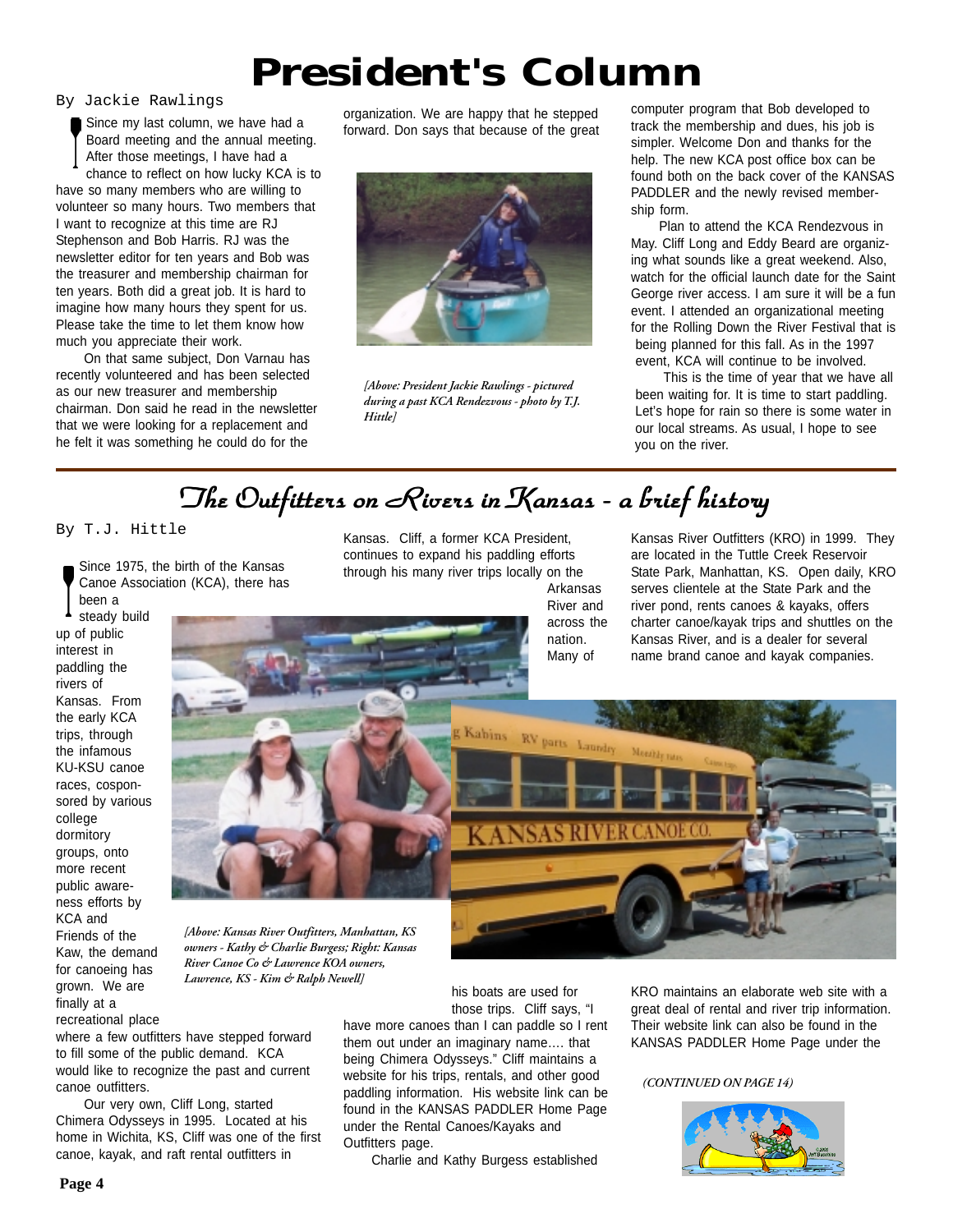# **KCA Paddle Skills Weekend - June 7th & 8th**



This paddle skills weekend involves two classes. If you have not had any formal instruction the first one will benefit you. If you have had formal instruction and some experience paddling the second one will benefit you. Class location will be somewhere near Manhattan. Participants will be sent information two weeks prior to the class.

*Mick O'Shea - ACA Instructor*

ACA Basic River Canoe: June 7th, 9:30 a.m. –5:00 p.m. Provides an introduction to moving water and easy whitewater (Class I) for tandem or solo canoeists. For persons who have had little or no formal paddle instruction but desire a comprehensive basic introduction to paddling. Basic strokes will be covered, paddle equipment and safety will be discussed, and maneuvers including pivots, turns and sideslips will be covered. Remember to bring your lunch. Information on canoe

rental in Kansas including cost can be found at http://www.tfsksu.net/~tjhittle/

#### Strokes Tune-up: June: 8th, 9:00 a.m. – 12:00 noon.

Provides practice for the more experienced paddler in executing technically correct strokes. Paddlers may proceed to this class after the ACA Basic River Canoe Class. Note that a lifejacket must be worn for all classes while on the water. Classes will go rain or shine but will be postponed in the case of thunderstorms. All participants must complete and sign a liability waiver, which will be mailed to you when you enroll (enrollment form is below). Participants will receive an ACA card of completion for attending ACA class. Information concerning location (somewhere within a 30 minute drive from Manhattan), camping, liability waiver, detailed itinerary, will be e-mailed or mailed to enrolled participants 14 days before the class for each class they have enrolled in. The instructor, Mick O'Shea, has been teaching canoe classes since 1988 and paddles solo and tandem open canoes on flatwater and whitewater.

#### PADDLE SKILLS WEEKEND - enrollment

| Address:                              |                     | e-mail_________________________      |
|---------------------------------------|---------------------|--------------------------------------|
| Circle each class you wish to attend: |                     |                                      |
| <b>Class</b>                          | Cost                | Dates                                |
| <b>ACA River Canoe</b>                | \$25(includes text) | June $7th$ , 9:30 a.m. $-5:00$ p.m.  |
| Strokes tune-up                       | \$10                | June $8th$ , 9:00 a.m. $-12:00$ noon |
|                                       |                     |                                      |

Total enclosed (make check payable to 'Kansas Canoe Association').

Note: Cost does not include equipment. Information on canoe rental in Kansas including cost can be found at http://www.tfsksu.net/~tjhittle/. Contact Mick O'Shea if you need help with this. Cancellations: Full refund if you cancel at least two weeks prior to the class. Half refund if you cancel before day of the class. No refund for cancellation on day of class. Return this form with check made out to the 'Kansas Canoe Association' to: Mick O'Shea (KCA), 604 Bertrand St, Manhattan KS 66502. For questions use e-mail mjoshea@lycos.com (best way to reach him), or phone: (785)539-2279





*[Above: A past ACA Canoe class withACA Instructor Mick O'Shea - photo by T.J. Hittle]*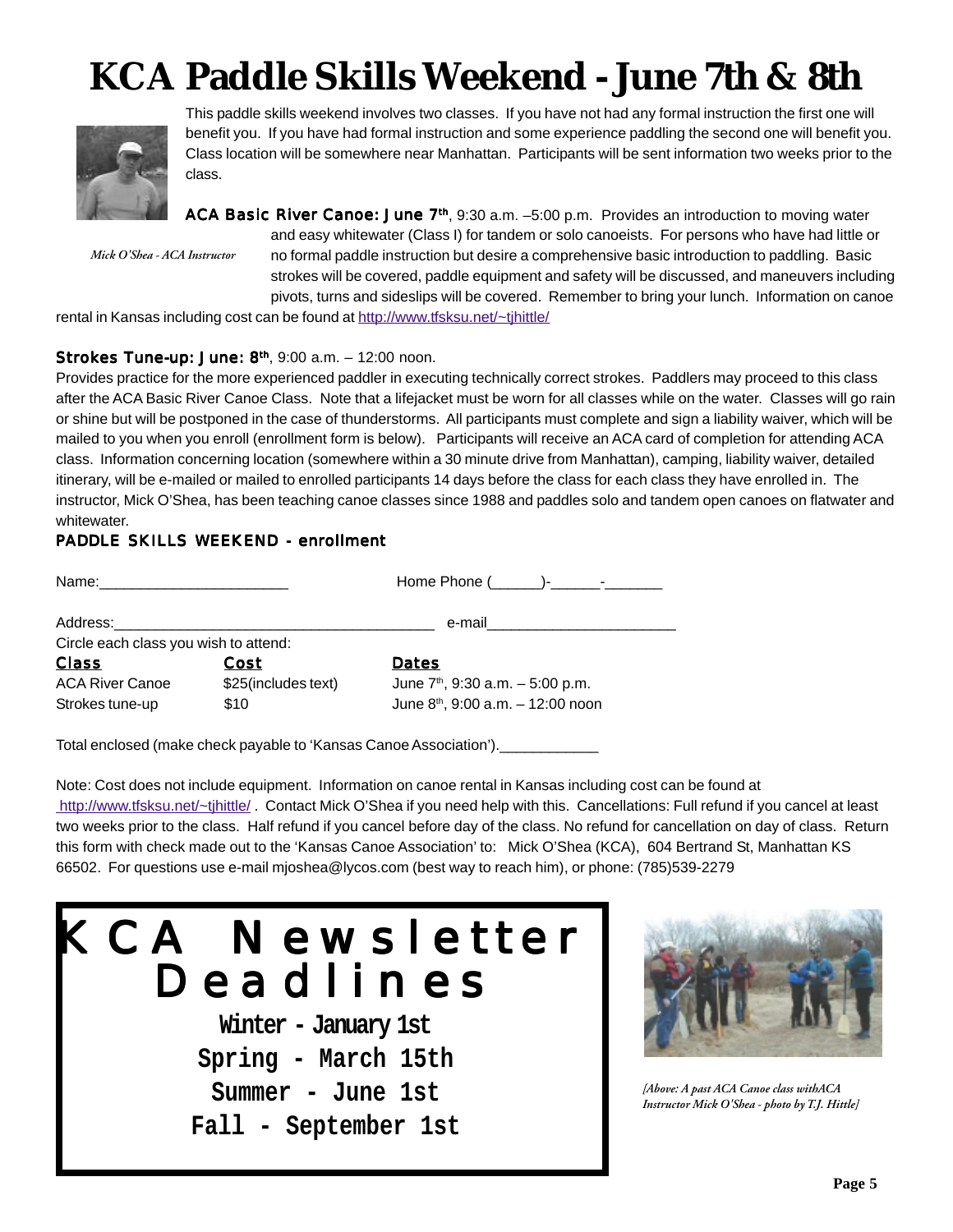# *Reflections of an Old Kayak Dude Reflections of an Old Kayak DudeReflections of an Old Kayak Dude*

By Jim Johnson - American Red Cross Instructor Trainer



The events of 2002 have forced me to reflect on my life as a river runner and kayak instructor, and to realize how the sport has grown and changed,

especially in our state of Kansas.

Twenty years ago, when the KCA was just a fledgling group of paddlers, kayaks were just appearing as a craft of choice. Thanks to the early efforts of instructors such as T. J. Hittle and Rex Replogle in Manhattan, John Nelles in the Kansas City area, and Colin Isenman and Brian Hammond in Wichita, a new batch of kayakers appeared in our midst. A new element of recreational paddling emerged- – WHITEWATER KAYAKING!

This was a different time. Boats were long, at first over 13 feet, and many of us had fiberglass boats. Clothing was largely wool and helmets were often from football and hockey manufacturers. There was an esprit de corps among this early group. When one encountered a kayak-laden car on the highways, greetings were a standard response. Many paddlers saw themselves a part of an avant-garde group of athletes, largely carving out of the sport as they went. The goal was to run the river.

Names like the St. Francis, Cossatot, Royal Gorge, and the Middle Fork of the Salmon were the badges of pride. Surfing was just emerging and was largely limited to successfully *extracting* oneself from the hole you had just accidentally fallen into. It was a simpler time.

Today, twenty years later, the success of this early group is evident. Nationally, the number of kayakers, estimated to be about 10,000 in the mid l980's, has grown to an estimated three million. In Kansas, paddle shops have appeared in Wichita, Manhattan, and Kansas City, an unthinkable convenience 20 years ago. Equipment and skills have reached a point of development not imagined in those early years. The image of the kayaker has become a common staple of television programs and advertising copy.

But, along with this growth, have come some unwanted side effects. Safety has suffered. As the number of new paddlers increased, the need to "push the envelope" led to an increase of accidents and injuries. The need for formal training and group effort, assumed in the beginning, has become an option in the rush to "hit the river." The cost of gear has increased due to liability concerns and increased claims. The emergence of "park and play" surfing has led to a generation of kayakers who have seldom had to consider scouting a rapid or how to run safely in a group. Specialization of boats has led to inappropriate choices for a given river. The rise in popularity of low priced recreational kayaks has allowed scores of newcomers the opportunity to launch on any body of water *without* the slightest knowledge of such things as a wet exit, sweep, or hypothermia. Lost too is some of the spirit of camaraderie that made the river runner feel special.

The environment has suffered also with the increase in use. Put-ins are often *jammed* and permits for rivers have become harder to obtain. Conflicts with landowners

and area residents are commonplace.

But these are largely the signs of success and a result of the tremendous growth in popularity of the sport. The clubs and associations within the sport are addressing some of these issues. As an example, the ACA has developed new safety programs aimed at re-establishing safety and training as an integral part of kayaking. Clubs like the KCA speak regularly to the issue of safety and access.

So is it not the same as 20 years ago, but what is? Largely, it's better now. But to make it better 20 years from now, we need to learn from our past. Each paddler must realize the need for education, training, and personal responsibility on the river. We must understand that we are guests on the river and act accordingly. We must set standards within our peer groups and not lose sight of the things that made this sport so appealing in the first place.

The best dollars I ever spent were for a lifetime membership in the KCA. From that small investment I have benefited in the people I have met and the landscapes I have seen. Most important it allowed me to learn to kayak.

So know your limits as a kayaker. Take a class. Think about becoming a certified instructor. Speak out when a paddler acts dumb or dangerously on the river. And stay involved in the clubs and associations that make up our community. The sport will be better as a result.



### *Welcome New Members*

Bruce Fuelling- Wichita, KS Dave Kirkbride- Wichita, KS Thomas & Nyana Miller- Shawnee, KS James Sherow & Bonnie Lynn-Sherow- Manhattan, KS Ryan Smith- Topeka, KS Ken Tilford- Edwardsville, KS Richard & Dee Turner- Newkirk, OK Michael Wilds- Manhattan, KS

#### *COMPLETE WILDERNESS OUTFITTERS*

- *Tents*
- *Sleeping Bags*
- *Hiking Boots*
- *Backpacks*
- *Climbing*
- *Caving*
- *Canoeing*
- *Kayaking*



*1457 S. Glenstone • 417-881-7122 1628 E. Republic Rd. • 417-889-6633 Springfield, MO*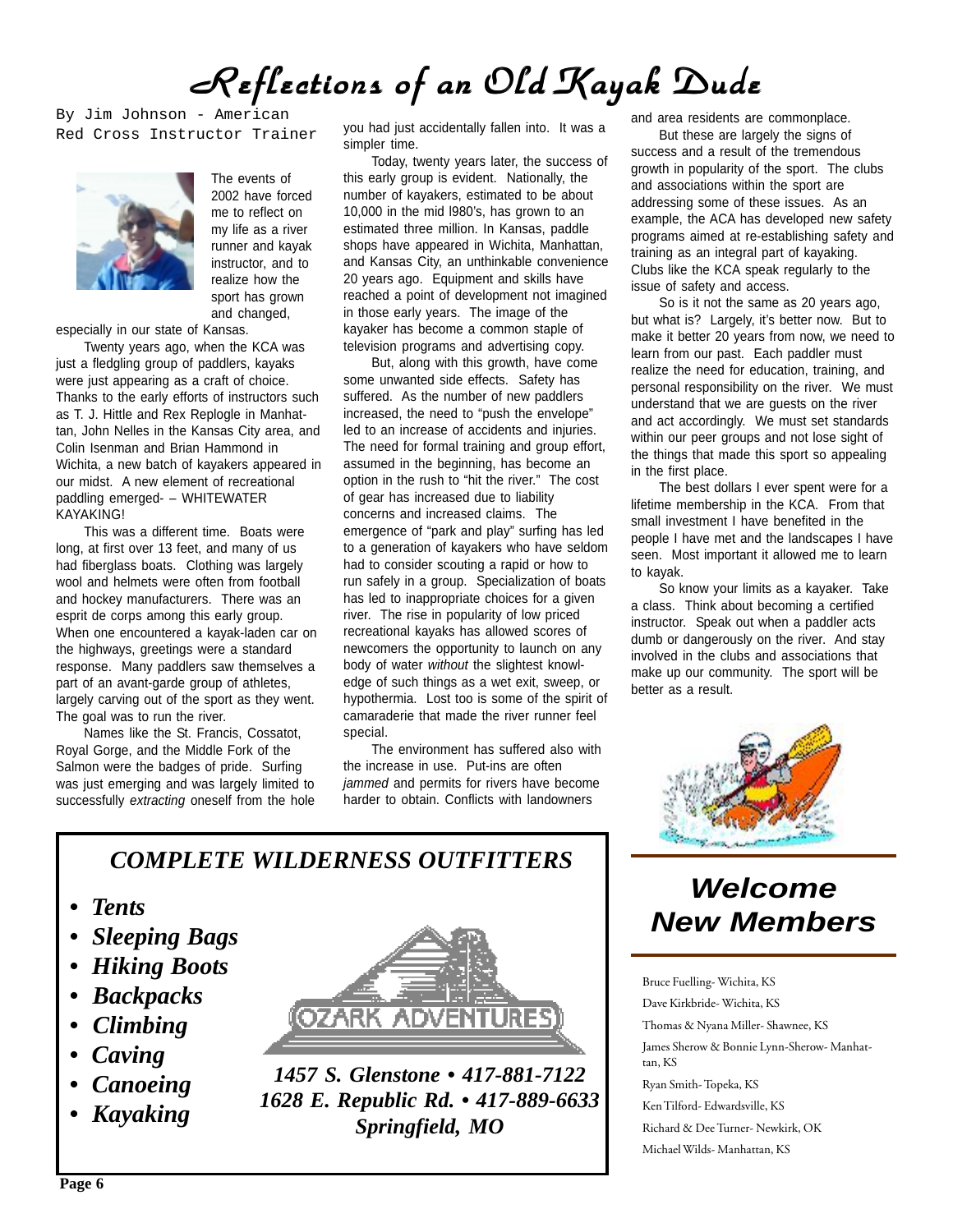# *Actions n' Captions*



*[Above Left, Above Right, Below Left, Below Right : Photos from some Kansas River Outfitters Trips - photos by Charlie Burgess]*









*[Above: TJ Hittle running the Wolf River, Section IV, Big Smokey Falls - photo by Dave Murphy]*



*[Above Left, Above Right, & Far Right: Photos of "work in progress" from the new St. George River Park & Access photos by Bob Sinnett]*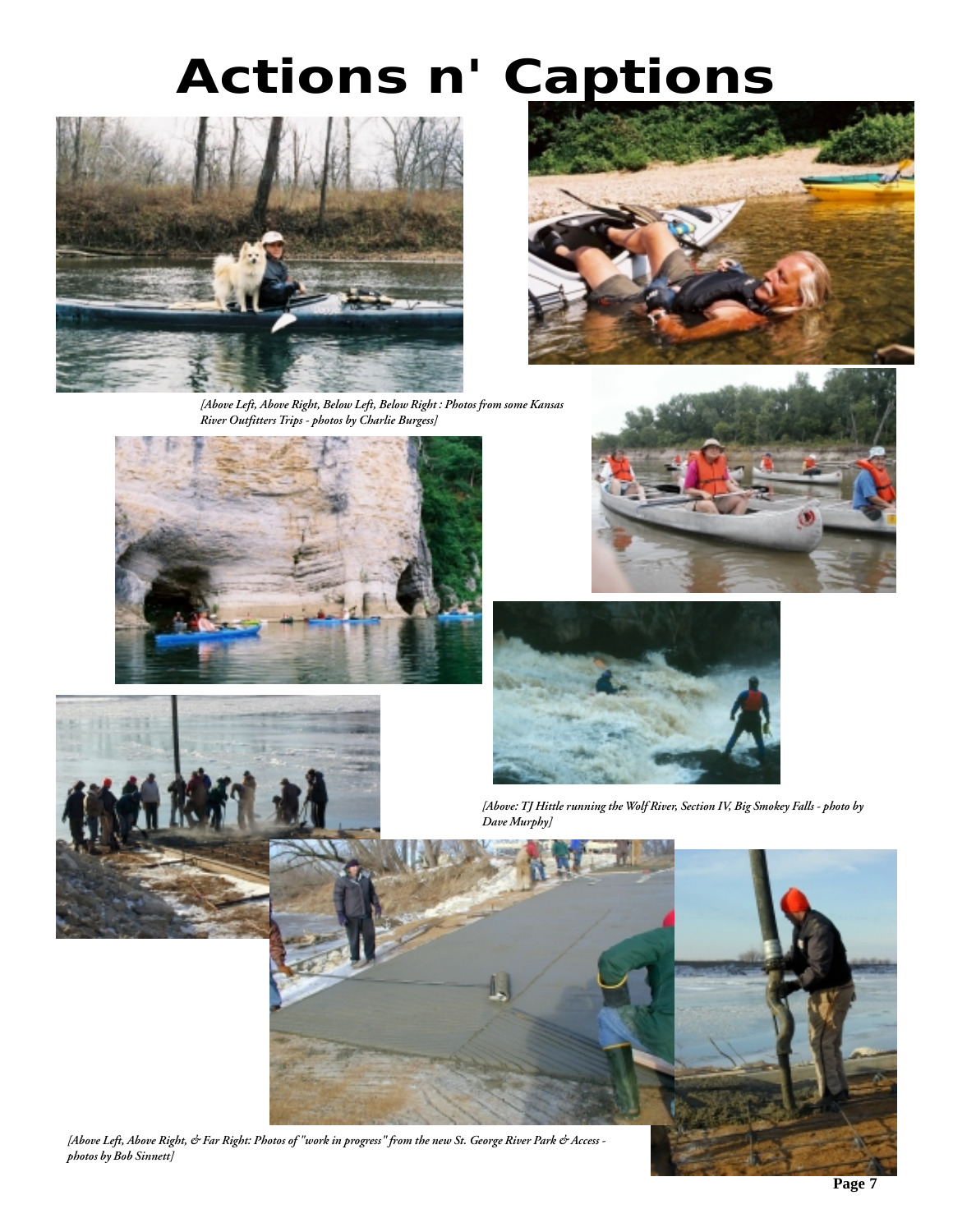### *Hell's Canyon 2002 - trip report*

By Cliff Long

Bob Coltharp, my favorite whitewater probe, (raft) was there to lead us down Hell's Canyon of the Snake River starting June 26th. The rest of the group consisted of Bill and Yvonne Cather (cataraft), Cliff Long (cataraft), Les Imboden, Connie Simmons, John Hoving, Jan Kemper, and Jim Weaver (paddle raft). Jim was both apprehensive and anxious to be the paddle raft captain as he had trained to be a raft guide but never been out with anyone but other prospective raft guides or been on this big of water.

Bob, Bill, Yvonne, and I had run this canyon together previously but in many ways this was a different river than before. Yes, they were still varying the flow with daily releases but the high this time was only what the prior low had been so we got to see Rapids and rocks that hadn't been noticed before or were completely different. To avoid running the two biggest rapids the first day and enable us to run them at the lowest water level we stopped at Battle Creek to camp. Battle Creek gives some good hiking to an early ranch (cabin).

Less than a mile from camp we arrived at Wild Sheep Rapid (class IV). The boulder hopping scout showed that the route we had used in the past was still the route of choice but the tongues were narrower and the diagonal wave at the bottom was shorter. Jim survived that rapid without losing any paddlers and started to perk up. Two miles later we arrived at Granite Rapid (class IV) and the home of the infamous Green Room. Scouting from the cliffs on the right side revealed no Green Room, just a nasty pour over where it usually is. Again, Jim and crew made a good run. Now Jim was ready to enjoy the river since he had survived the two nastiest rapids on the river without any loss of crew. It is kind of disconcerting to watch 30' long jet boats going upstream where you are having trepidation about going down stream. Rush Creek Rapid which had been a one hole wonder previously that managed to grab a paddle raft and dump the crew was a series of rocks and holes this time that didn't manage to sneak up on anyone. Camp two was at Sheep Creek where we got to watch one of the caretakers pulling in fish.

Day three had nothing more than riffles and historical and geological points of interest till our camp at Kirkwood Ranch. The ranch has a nice museum and some good hiking, including Carter Mansion. Carter Mansion is an interesting log cabin constructed by moonshiner. The trip to Bar Creek on day four gave us a number of class II-III rapids and took us past Pittsburgh Landing. At Pittsburgh Landing the river can be accessed from White Bird, Idaho in case you want to take out from the Snake and launch on the Lower Salmon. The take out then is the same as if you had gone all the way on the Snake.

On day five we passed the mouth of the Salmon River on our way to Cave Cove to camp. From Cave Cove it was a short paddle on the sixth day to get us to our last camp at Coon Hollow. Coon Hollow provides hiking either to the top or along an old road near the river. At Coon Hollow is an old cabin the has been made into a sort of river museum with oddities from the nearby eddy, signs put up by the previous owners, things left by paddlers, and business cards. From coon Hollow it is only about 10 miles to the Heller Bar take out so we arrived there about noon of the seventh day. All of our vehicles were there this time so we loaded up, went to Asotin, Washington for lunch and went our separate ways.

Again, many thanks to Bob and Jim for helping get everyone down the river and a big thank you to Bill for getting the permit so we could go.

### **Kid's Chapter column**

#### By Bill McClave

#### *Parents, Boyfriends, and Cell Phones: Tips on family paddling with teenage daughters!*

Last summer, good friends Ed & Mary Lou Mills, who have three daughters in (respectively)  $10<sup>th</sup>$ ,  $7<sup>th</sup>$  and 1<sup>st</sup> grade, caught the river trip bug in a big way when Ed and their 7<sup>th</sup> grader joined us for the August full moon quick strike trip down the Kaw. The next week, the Mills bought 5 kayaks for the entire family and promptly scheduled two fall trips. Completely over-riding their high school daughter's protests, they pulled off both trips in great style and filed this advice on family paddling trips with teenage daughters (editor's note: we don't have any first hand experience with family paddling trips with teenage sons – perhaps others can contribute their field work in this important area).



*[Above: The Mills family with their three daughters and friends*

**1. Don't Negotiate** – Mary Lou popped the first family trip on their high school daughter McKenzie with the loving words "Don't even think about debating this trip. We are a family and WE ARE ALL going on this family trip." This line is particularly effective when in fact past uses of this line have not been accompanied by negotiation. If you catch yourself starting to waiver on this point, remember the fact that the International Chapter for family kayaking forbids negotiating such trips with teenage daughters. Rules are rules!

**2. Yield The Point That You Are Ruining Their Lives –** Of course you are. That's your job. You're the parent.

**3. Suggest They Share Their Misery** – transform the discussion completely by lining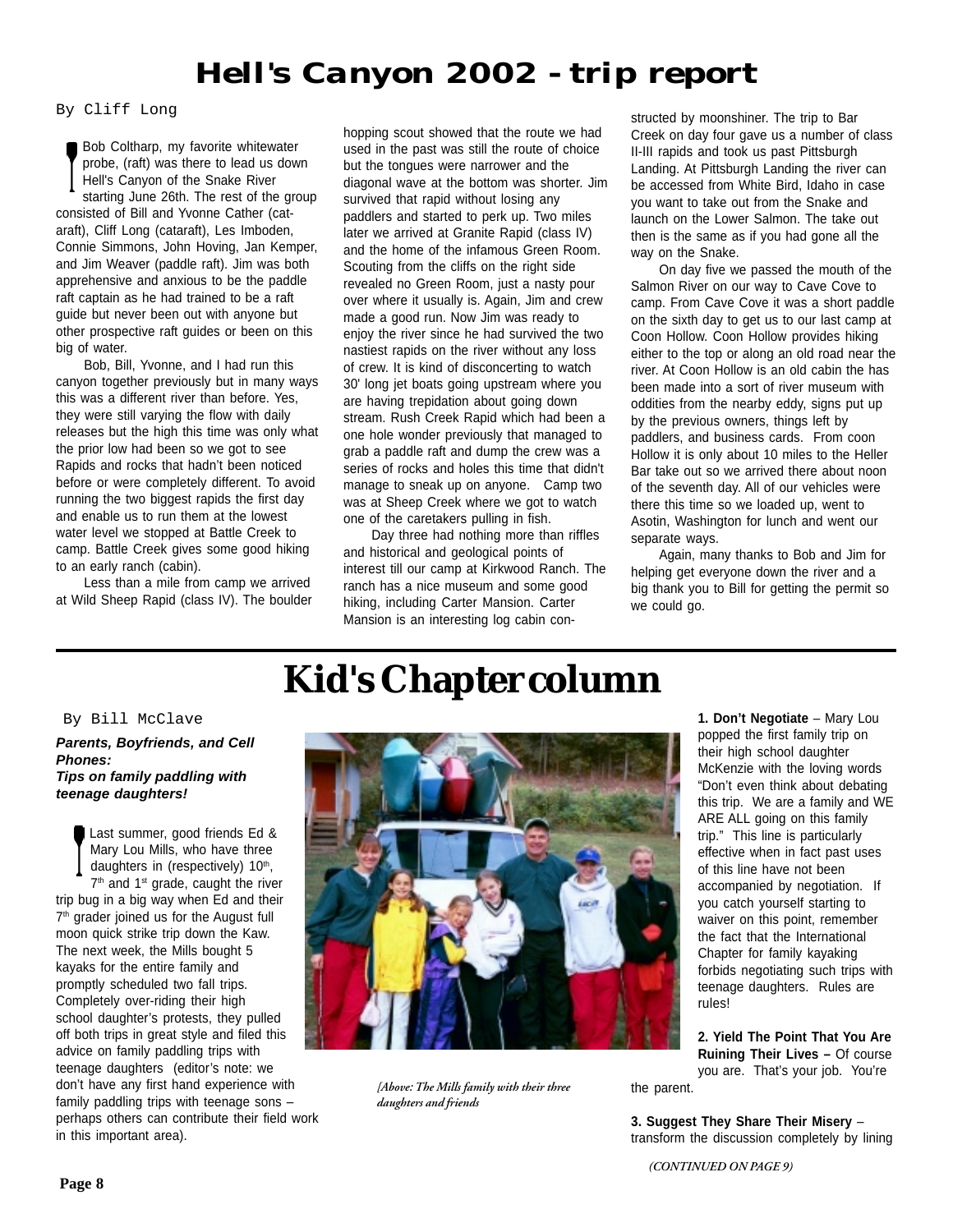# **Kayak Touring With Confidence**



Self-Rescue & Assisted Rescue Class, Saturday, June 21, 2003 For touring and recreational kayaks. Larry Storer at larrystorer@yahoo.com or 785-292-4561. TOURING KAYAK SELF-RESCUE CLASS—JUNE 21st - 9:30 a.m. - 5:00 p.m.

*Larry Storer - Instructor*

If you are new to the sport of touring kayaks or have a recreational kayak and would like to learn some basic self rescue and assisted rescue skills to boost your confidence on the water, this is the class for you.

You will learn the basic strokes associated with these types of kayaks, as well as the paddle float rescue, and assisted rescue. The class will be located near Manhattan, KS. You will receive exact location closer to date of class.

I am an avid touring kayak paddler and a firm believer in safety on the water. The more confident you are in your skills the more fun you will have on the water.

| KAYAK SELF-RESCUE & ASSISTED RESCUE CLASS— enrollment |
|-------------------------------------------------------|
| <b>NAME</b>                                           |
| <b>ADDRESS</b>                                        |
| <b>PHONE</b>                                          |

E-MAIL\_\_\_\_\_\_\_\_\_\_\_\_\_\_\_\_\_\_\_

\$25 Class fee (make check payable to "Kansas Canoe Association") Send this information with the class fee to :Larry Storer, 3001 17th Rd, Frankfort, KS 66427

### *A Cold Day on the Blue River*

By Mick O'Shea

Two hardy paddlers, myself (OC1) and James Christians (recreational kayak) launched from the Kaw Valley ramp for a 200F paddle on the Blue River down to the confluence with the Kaw River and a short distance on the Kaw before following our route back to the boat ramp. This was originally scheduled to be a Rocky Ford to Manhattan paddle. We had decided prior to launch that a sub freezing paddle of 8 miles by two boaters was not the smartest thing safety wise and so our Rocky Ford to Manhattan paddle was nixed in favor of this shorter float.

After breaking ice to get on the river we paddled down to the confluence. The Blue had no current in it since the Tuttle Creek dam was almost completely closed. At the confluence we found the Kaw to be running in a narrow channel with large amounts of ice and slushy snow washing down. It was fun doing ferries across the moving water/ice using my canoe bow as an ice breaker.

We explored several sandbars. It was amazingly quiet at the confluence. For those who know Manhattan, the confluence is just out of sight (and sound) of the railroad and traffic bridges over the Blue and the traffic bridge over the Kaw so you have a definite feeling of being isolated and in the wilderness.

*(Kid's Chapter - CONTINUED FROM PAGE 8)*

up an extra kayak and having your daughter bring a close friend with them. Chances are good you'll catch them laughing and having a great time, which is a perfect opportunity to remind your teenage daughter of your infinite wisdom insisting on this family outing in the first place. Most teenage kids really appreciate these sorts of reminders!

**4. Embrace the Boyfriend —** if you're like a lot of parents, you actually like your teenage daughter's boyfriend but in truth prefer your family paddling trip to stay family focused. Your best strategy in such a situation? Suggest your daughter invite her boyfriend instead of a girlfriend. Point out how much fun it will be camping and getting going each morning without cumbersome showers and cold Pepsi's. The Mills are batting 1000 on Mckenzie opting for leaving the boyfriend back home during their trips!

**5. Bring the Cell Phones** – since (A) with a teenage daughter, you don't have any choice in this matter and (B) you've already used your dictator card getting the family trip launched, let her bring her cell phone. You have no downside (see 'A' above). Your upsides: your river valley may be deep enough to cut out the signal, and the cell phone idea can lock in the "leave the boyfriend home" strategy.

**6. Assign Slave Labor –** it your God-given right as a parent not to miss golden opportunities, so make sure you assign slave labor chores to your teenage daughter and her friend on your family paddling trip. Meal preparation and/or clean up are big winners in this category. So is firewood collecting, but only if you're not that interested in a major league camp fire, since only one hand will be available to carry firewood what with the other hand holding the ever-present cell phone. Stick to your guns on the assignment of slave labor duties — teenagers just love to help out!

**7. Keep a Journal and Insist Everyone File an Entry –** as a concluding thought, keep a journal on your family paddle trip and insist that each family member and friend log an entry. I consider as priceless the entries McKenzie and her friend made in my journal from the fall trip I paddled with the Mills. Stopped on a gravel bar for lunch, McKenzie's friend wrote: "Rocks are awesome, there are so many! I need a CELL PHONE that works!" McKenzie added: "Rocks are awesome! Cell phone batteries should never die! I'd rather be at a mall!" I'm not sure if I believe her or not, but mom Mary Lou is insisting that "rocks" is teenage code-speak for "parents." You go girl!!!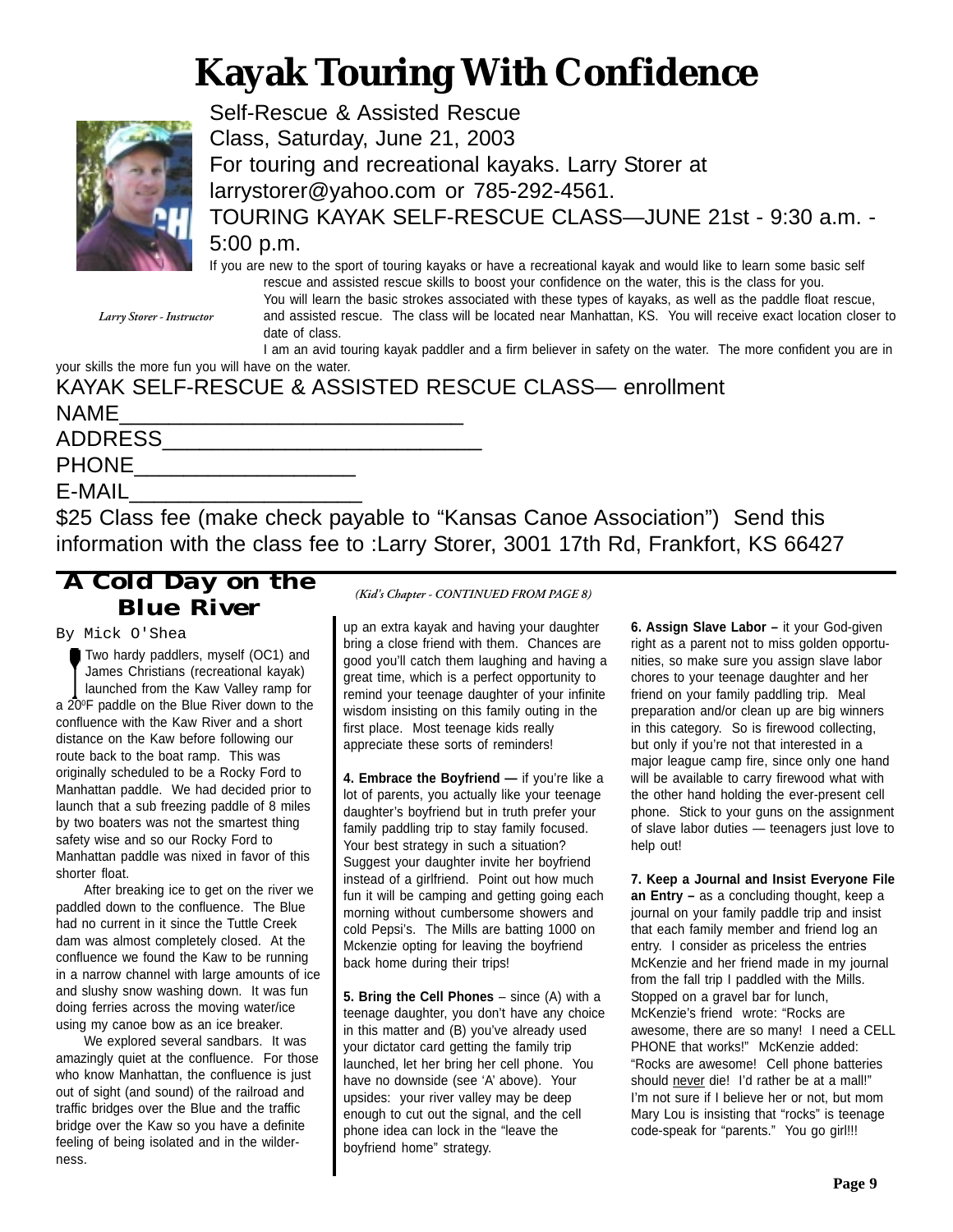#### *(OUTFITTERS IN KANSAS - CONTINUED FROM PAGE 4)*

Rental Canoes/Kayaks and Outfitters page. Visit the KRO website for an extensive list of trips and educational events.

Ralph and Kim Newell own the Kansas River Canoe Company (KRCC), located at 1473 Hwy 40, Lawrence, KS. Not to be confused with KRO in Manhattan, KS, KRCC is the newest outfitter on the Kansas River. It is an outgrowth of their main business, the Lawrence KOA. Lawrence KOA maintains a small website with KRCC river information. Beginning their canoe outfitting company in 2001, KRCC provides bus shuttles and canoe rentals for their customers that paddle from Perry, KS to Lawrence, KS. Their website link can also be found in the KANSAS PADDLER Home Page under the Rental Canoes/Kayaks and Outfitters page.

Together with the new Kansas River access in St. George, KS and the future access proposed in Lecompton, KS for the summer of 2003, each outfitter would get a boost from river access. The St. George access, built by the Westar Energy Green Team and other volunteer organizations including the Friends of the Kaw and Kansas Canoe Association, provides a vital link between Manhattan and Wamego. It allows two easy day float trips, with one from Manhattan to St. George, a twelve-mile trip and another from St. George to Wamego, KS, a nine-mile float trip.

In the Lawrence, area, the proposed Lecompton, KS river access, to be built by Kansas Department of Wildlife and Parks, will link Topeka to Lawrence, KS. This will allow two easy day trips, with one from Topeka to Lecompton, a fourteen-mile float trip, and one from Lecompton to Lawrence, KS, an eleven-mile float trip.

Others that have provided rental canoes and outfitting in Kansas in years past have included: former KCA member, George Latham – Gran Sport – Lawrence, KS and Junior Funk with Funk's Radiator Shop – Eureka, KS outfitting on Fall River. Time and space would not allow more details on these pioneer Kansas outfitters.

It is also important to note that Linn Lyon and Scott Medill, who own the KC Paddler, located in the City Market area in Kansas City, MO continue to sell, demo, and rent their boats on various rivers and lakes each year. See their website link under the KANSAS PADDLER Home Page Commercial Links page.

More information on these outfitters and other rental resources may be found within the KANSAS PADDLER Home Page. KCA continues to provide a FREE link for all canoe rental companies from our Rental Canoes/Kayaks and Outfitters page within the KANSAS PADDLER Home Page at: http://www.kansas.net/~tjhittle/ks\_rent.htm. KCA congratulates our homegrown Kansas canoe & kayak rentals & outfitters. We apologize in advance for missing those outfitters that escaped our radar. KCA invites all outfitters and paddling equipment and outdoor businesses to join us as Associate members and help us

continue our 25+ year mission of working together to promote river running, education, conservation, and paddling related activities. We thank you for all you support of the recreation and tourism industry and wish you and your clients the best on your future float adventures!

#### *(FOR MORE OUTFITTERS PHOTOS, SEE PAGE 7)*



#### *(ROGUE RIVER - CONTINUED FROM PAGE 2)*

Mule Creek canyon is the trip's last major rapid, Blossom Bar (class IV). The scout for Blossom Bar is at least class V across a major boulder field on the right from which you get to look down on the rapid from at least 20' above. The run starts far left drops a few feet at which point you need to catch an eddy (still moving downstream) above the "Picket Fence" and ferry right. Then you enter the "Pourover" and dodge rocks through the second half of the rapid. You then have to be ready for class III Devils Stairs before you get to relax. I clipped a rock trying to get into the top eddy and then had to work the rest of the way down to keep from getting caught on a rock. Jim got dumped and was aided by Sara to get back in his boat to finish the rapid. Loren got dumped and was hanging onto the upstream side of the canoe while it was caught on a pair of rocks. Unable to maintain his grip and get air he found a hole to flush through and left the boat. Shellie helped him get down then. I thought the boat was a lost cause even with full flotation but eventually it worked free and was delivered to us by a jet boat. (Jet boats ply the Rogue above Rainie Falls and below Blossom Bar.) Camp four at Tate Creek Campsite (upper) was shared with a small group we had met at Mule Creek Campsite. Up Tate Creek is a water slide that I'm told is great.

The last day of the trip is rather an anticlimax with mild rapids taking you down to the take out at Foster Bar. Loren won the prize for swimming the most difficult rapid, most distance swum, and scaring us the most. He now says that he is thinking of switching to rafting. Jim was great evening entertainment with the Jim Show. Shellie and Sara were great rescue kayakers.

If you are in the vicinity of the Rogue, have the equipment to run it, and the time be at the Rand Visitor Center about 7AM and try to get a permit. There are permits for 120 people per day and if you are there and that number hasn't been reached you might be able to get on as the permits are then doled out first-come-first-served.

# **KCA Accessories Kayak Chapter Videos**

**T-Shirts - KCA Decals - Ball Caps - Bumper Stickers Training & Trip Videos**

Contact Pat Cullen

6419 SE Stubbs Road

Berryton, KS 66409

785-379-9916 / email:pcullen@sbcglobal.net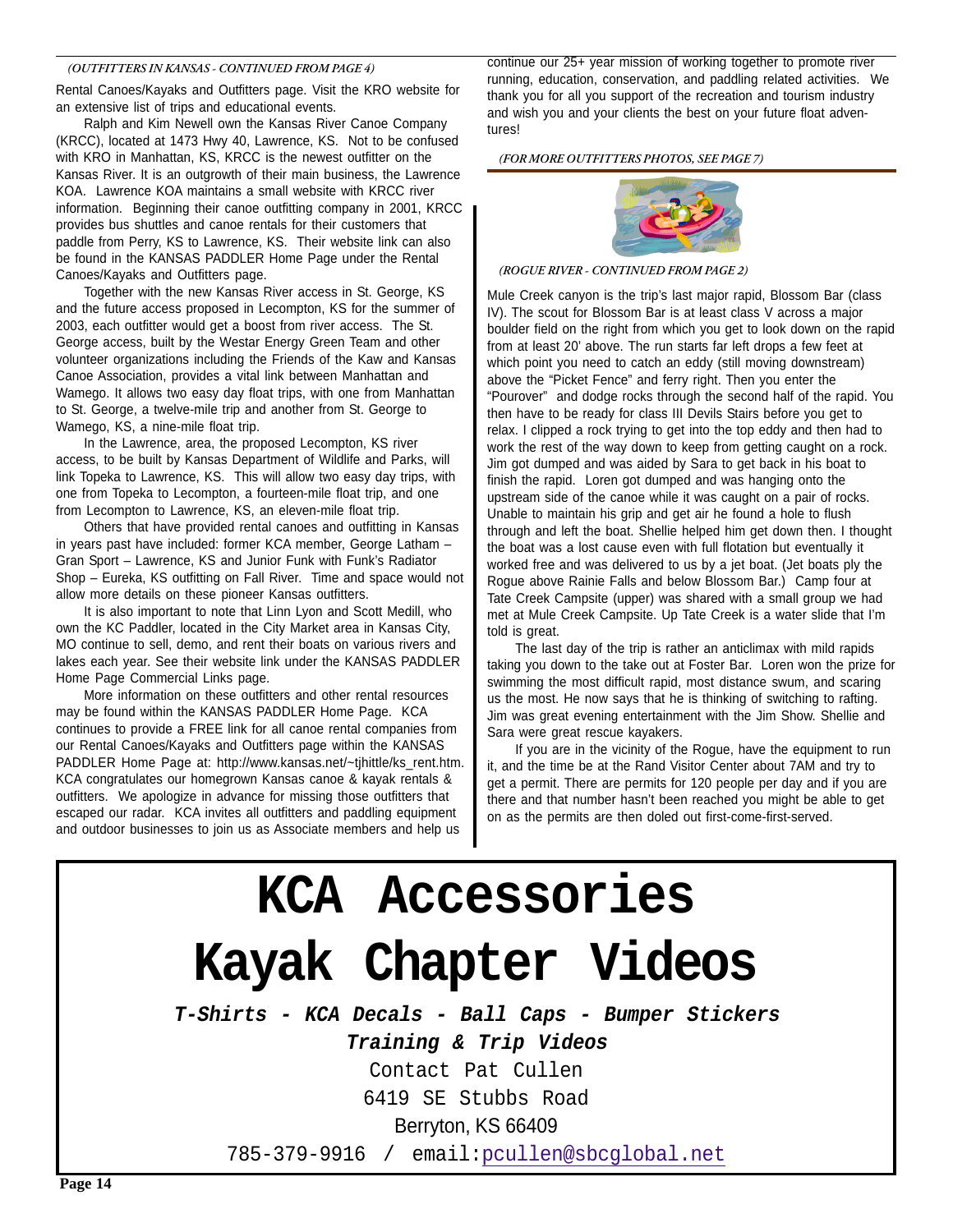| Copy this one or go on-line in the KANSAS PADDLER Home Page | <b>MEMBERSHIP APPLICATION</b><br>KCA<br>K                                                                                                                                                                                                                                                                                                                                                                                                                                                                                                                                                                                                                                                                                                                                                                                                                                                                                                                   | Date:<br>Ц<br>□<br>□ | Name #1:<br>KCA depends upon volunteer efforts.<br>Marketing/Membership<br>Flatwater/Touring Trips<br>Whitewater Trips | Name #2 | Address: |  | Phone: | e-mail: | apply<br>that<br>┍<br>님<br>check<br>include<br>interest<br>ЪР<br>areas<br>Š<br>ப | н<br>$\vdash$<br>$\mathsf I$<br>Н<br>ass<br>$\overline{C}$<br>Canoeing<br>Family/Flatwater | $I-II$<br>(Class<br>Touring<br>Kayak<br>Website | $\ddot{}$<br>III<br>(Class<br>Canoeing/Kayaking/Rafting<br>Whitewater | revised: 03/16/03<br><b>CHECK ONE TYPE OF MEMBERSHIP</b><br>Instruction/Safety<br>Special Events, Rendezvous, etc | Check only one.)<br>This section is required. | Single / Family Membership<br>\$15.00 | Associate/Business Membership<br>\$45.00 | inch KCA Newsletter ad and KCA website ad)<br>w/6 col. | Life Membership<br>\$200.00 | does not include chapter dues) | <b>FFILIATIONS</b><br>⋖<br>Kayak Chapter<br>OPTIONAL CHAPTER<br>\$5.00 | FEES<br>OF ALL<br><b>TOTAL</b> | FEES to:<br>fill out this form completely, even if you are renewing<br>OF ALL<br>Send application and your check for TOTAL<br>Please | Kansas Canoe Association; PO Box 44-2490; Lawrence, KS 66044<br>I am willing to help with these activities |  |
|-------------------------------------------------------------|-------------------------------------------------------------------------------------------------------------------------------------------------------------------------------------------------------------------------------------------------------------------------------------------------------------------------------------------------------------------------------------------------------------------------------------------------------------------------------------------------------------------------------------------------------------------------------------------------------------------------------------------------------------------------------------------------------------------------------------------------------------------------------------------------------------------------------------------------------------------------------------------------------------------------------------------------------------|----------------------|------------------------------------------------------------------------------------------------------------------------|---------|----------|--|--------|---------|----------------------------------------------------------------------------------|--------------------------------------------------------------------------------------------|-------------------------------------------------|-----------------------------------------------------------------------|-------------------------------------------------------------------------------------------------------------------|-----------------------------------------------|---------------------------------------|------------------------------------------|--------------------------------------------------------|-----------------------------|--------------------------------|------------------------------------------------------------------------|--------------------------------|--------------------------------------------------------------------------------------------------------------------------------------|------------------------------------------------------------------------------------------------------------|--|
| a friend.<br>membership application for you or              | <b>General Waiver &amp; Liability Release</b><br>I. THE UNDERSIGNED. HEREBY ACKNOWLEDGE THAT I AP<br>LEMENTS OF DANGER INHERENT IN BOATING ACTIVITIES<br>WHICH ARE BEYOND THE CONTROL OF KANSAS CANOE ASSOCIATION (KCA), ITS TRIP LEADERS, CLUB MEMBERS, CLUB OFFICERS AND THE BOARD OF<br>ALION IN THESE EVEN IS AND OTHER ACTIVITIES SUCH AS FLOAT TRIP AND CAMP OUTINGS, ENTAILS UNAVOIDABLE RISK '' A<br>AND POSSIBLE LOSS OF LIFE AND OR PROPERTY. IN CONSIDERATION OF THE KCA, TRIP LEADERS, OFFICERS, BOARD OF DIRECTORS AND MEMBERS OF<br>KCA, I DO HEREBY FOR MYSELF AND FOR ALL WHO MAY HEREAFTER CLAIM THROUGH OR FOR ME, WAIVE AND RELEASE ALL FUTURE CLASSES, RIGHTS<br>AND CAUSES OF ACTION ACCORDED IN MY FAVOR AS A RESULT OF PERSONAL INJURIES, LOSS OF LIFE OR LOSS OF PROPERTY WHICH I MAY SUFFER<br>WHILE PARTICIPATING IN CLUB EVENTS, AGAINST THE PEOPLE AND ORGANIZATION OF THE KCA AS DESCRIBED ABOVE AND I FURTHER HEREBY COVENANT |                      |                                                                                                                        |         |          |  |        |         |                                                                                  |                                                                                            |                                                 |                                                                       |                                                                                                                   |                                               |                                       |                                          |                                                        |                             |                                |                                                                        |                                |                                                                                                                                      |                                                                                                            |  |
|                                                             | AND AGREE. THAT NO SUIT OR ACTION AT LAW SHALL BE INSTITUTED FOR THE ABOVE REASONS BY ME OR OTHERS IN MY BEHALF OR IN MY RIGHT.<br>HAVING READ AND UNDERSTANDING THE ABOVE, I FREELY SIGN THIS WAIVER AGREEMENT.                                                                                                                                                                                                                                                                                                                                                                                                                                                                                                                                                                                                                                                                                                                                            |                      |                                                                                                                        |         |          |  |        |         |                                                                                  |                                                                                            |                                                 |                                                                       |                                                                                                                   |                                               |                                       |                                          |                                                        |                             |                                |                                                                        |                                |                                                                                                                                      |                                                                                                            |  |
|                                                             |                                                                                                                                                                                                                                                                                                                                                                                                                                                                                                                                                                                                                                                                                                                                                                                                                                                                                                                                                             |                      |                                                                                                                        |         |          |  |        |         |                                                                                  |                                                                                            |                                                 |                                                                       |                                                                                                                   |                                               |                                       |                                          |                                                        |                             |                                |                                                                        |                                |                                                                                                                                      |                                                                                                            |  |
|                                                             |                                                                                                                                                                                                                                                                                                                                                                                                                                                                                                                                                                                                                                                                                                                                                                                                                                                                                                                                                             |                      |                                                                                                                        |         |          |  |        |         |                                                                                  |                                                                                            |                                                 |                                                                       |                                                                                                                   |                                               |                                       |                                          |                                                        |                             |                                |                                                                        |                                |                                                                                                                                      |                                                                                                            |  |
|                                                             |                                                                                                                                                                                                                                                                                                                                                                                                                                                                                                                                                                                                                                                                                                                                                                                                                                                                                                                                                             |                      |                                                                                                                        |         |          |  |        |         |                                                                                  |                                                                                            |                                                 |                                                                       |                                                                                                                   |                                               |                                       |                                          |                                                        |                             |                                |                                                                        |                                |                                                                                                                                      |                                                                                                            |  |
|                                                             |                                                                                                                                                                                                                                                                                                                                                                                                                                                                                                                                                                                                                                                                                                                                                                                                                                                                                                                                                             |                      |                                                                                                                        |         |          |  |        |         |                                                                                  |                                                                                            |                                                 |                                                                       |                                                                                                                   |                                               |                                       |                                          |                                                        |                             |                                |                                                                        |                                |                                                                                                                                      |                                                                                                            |  |
|                                                             |                                                                                                                                                                                                                                                                                                                                                                                                                                                                                                                                                                                                                                                                                                                                                                                                                                                                                                                                                             |                      |                                                                                                                        |         |          |  |        |         |                                                                                  |                                                                                            |                                                 |                                                                       |                                                                                                                   |                                               |                                       |                                          |                                                        |                             |                                |                                                                        |                                |                                                                                                                                      |                                                                                                            |  |
|                                                             |                                                                                                                                                                                                                                                                                                                                                                                                                                                                                                                                                                                                                                                                                                                                                                                                                                                                                                                                                             |                      |                                                                                                                        |         |          |  |        |         |                                                                                  |                                                                                            |                                                 |                                                                       |                                                                                                                   |                                               |                                       |                                          |                                                        |                             |                                |                                                                        |                                |                                                                                                                                      |                                                                                                            |  |
| Need a                                                      | Signature of Parent/Guardian (required if under 21)<br>■                                                                                                                                                                                                                                                                                                                                                                                                                                                                                                                                                                                                                                                                                                                                                                                                                                                                                                    |                      |                                                                                                                        |         |          |  |        |         |                                                                                  |                                                                                            |                                                 |                                                                       |                                                                                                                   |                                               |                                       |                                          |                                                        |                             |                                |                                                                        |                                |                                                                                                                                      |                                                                                                            |  |
|                                                             |                                                                                                                                                                                                                                                                                                                                                                                                                                                                                                                                                                                                                                                                                                                                                                                                                                                                                                                                                             |                      |                                                                                                                        |         |          |  |        |         |                                                                                  |                                                                                            |                                                 |                                                                       |                                                                                                                   |                                               |                                       |                                          |                                                        |                             |                                |                                                                        |                                |                                                                                                                                      |                                                                                                            |  |
|                                                             |                                                                                                                                                                                                                                                                                                                                                                                                                                                                                                                                                                                                                                                                                                                                                                                                                                                                                                                                                             |                      |                                                                                                                        |         |          |  |        |         |                                                                                  |                                                                                            |                                                 |                                                                       |                                                                                                                   |                                               |                                       |                                          |                                                        |                             |                                |                                                                        |                                |                                                                                                                                      |                                                                                                            |  |
|                                                             |                                                                                                                                                                                                                                                                                                                                                                                                                                                                                                                                                                                                                                                                                                                                                                                                                                                                                                                                                             |                      |                                                                                                                        |         |          |  |        |         |                                                                                  |                                                                                            |                                                 |                                                                       |                                                                                                                   |                                               |                                       |                                          |                                                        |                             |                                |                                                                        |                                |                                                                                                                                      | $\overline{\text{Page }15}$                                                                                |  |